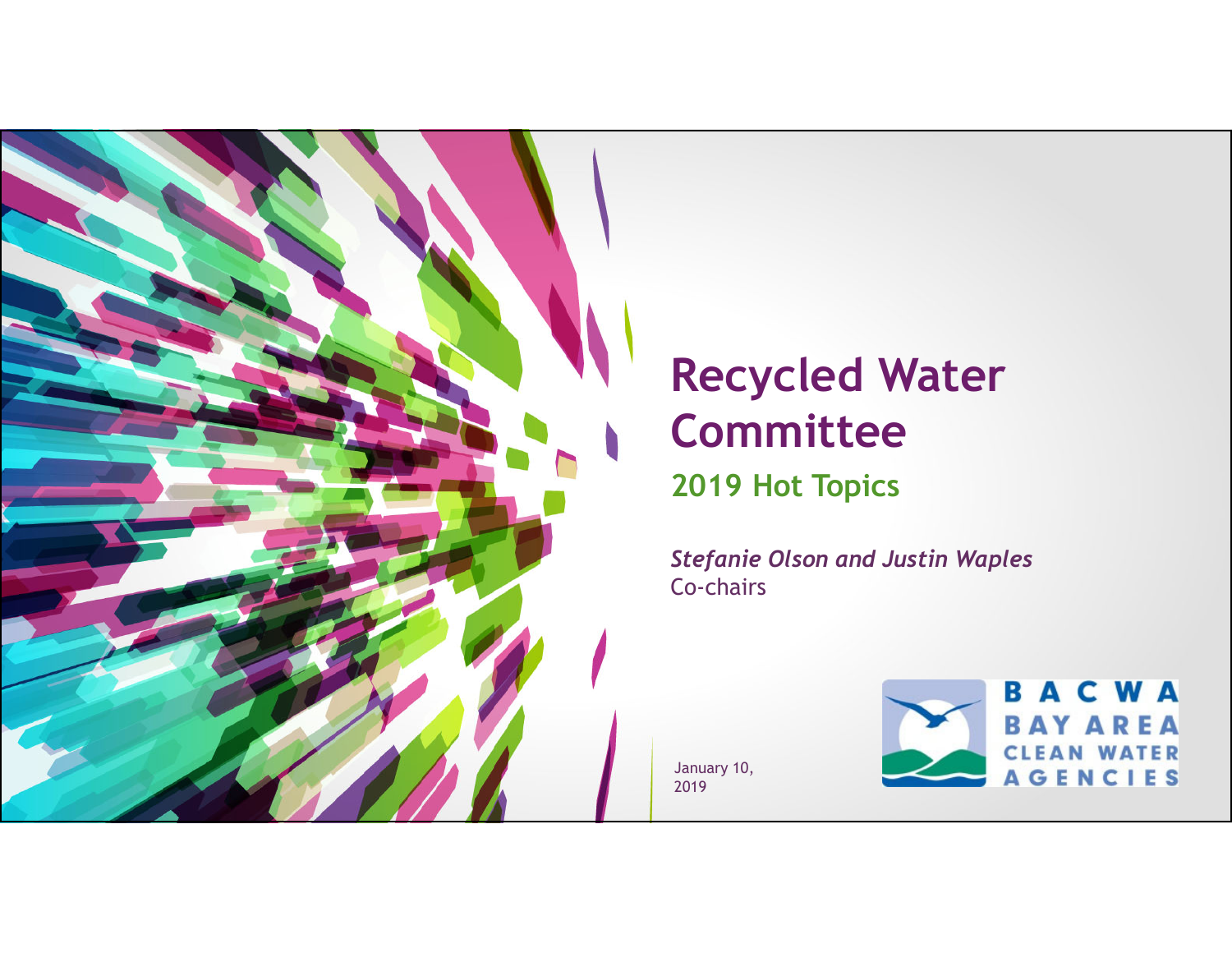# 2019 Hot Topics of Interest

- **Recycled Water Policy**
- $\blacktriangleright$ Transition to State General Order
- $\blacktriangleright$ Regional Recycled Water Evaluation
- $\blacktriangleright$  State Board update of Backflow Prevention and Cross-Connection Control Standards
- $\blacktriangleright$ USEPA Draft National Water Reuse Action Plan
- $\blacktriangleright$ Ocean Protection Council, Draft 5-Year Strategic Plan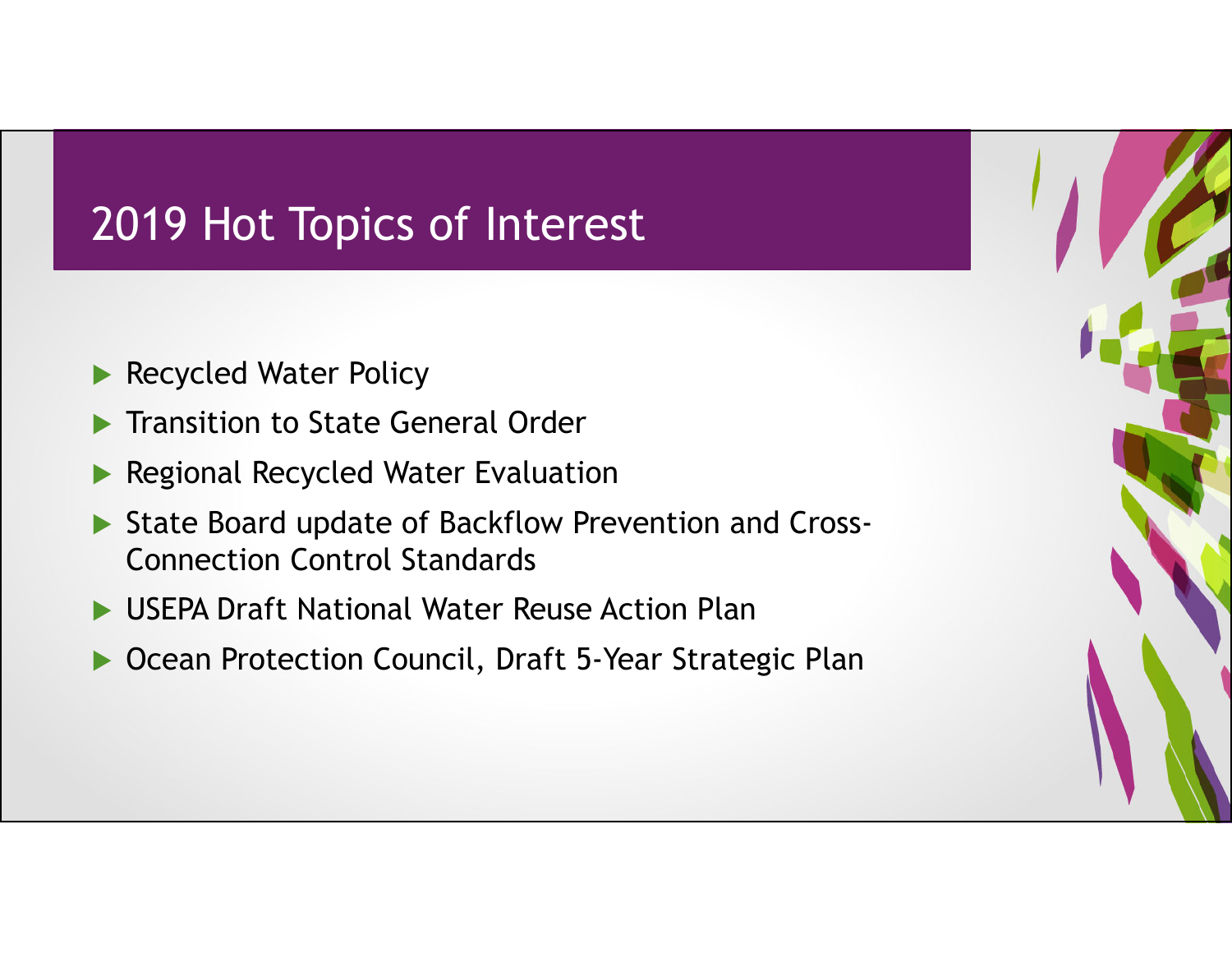## State General Order

- Adopted by State Board on June 7, 2016
- Streamlined permitting process for non-potable use of recycled water
- **Incorporated statewide requirements for enrollees**
- **Regional General Orders terminate by Regional Boards** within 3 years after adoption of Order

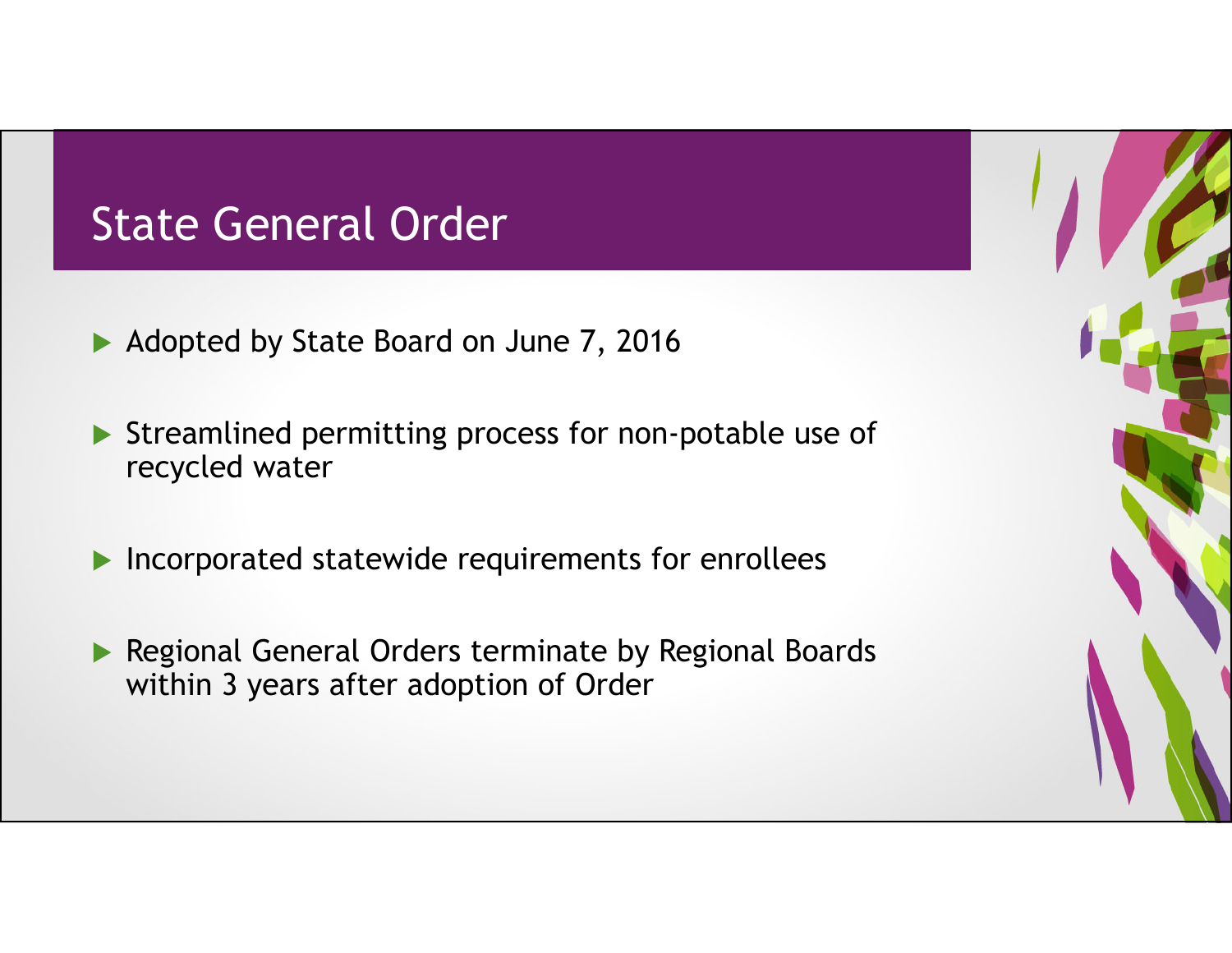## Recycled Water Policy

- ▶ Effective April 8, 2019
- $\blacktriangleright$ Updated to incorporate recent changes
- Set narrative goals for the production and use of recycled water
- **Establish treated wastewater and recycled water reporting** requirements statewide
- **Transition Regional General Orders to State Order** 2016-0068-DDW

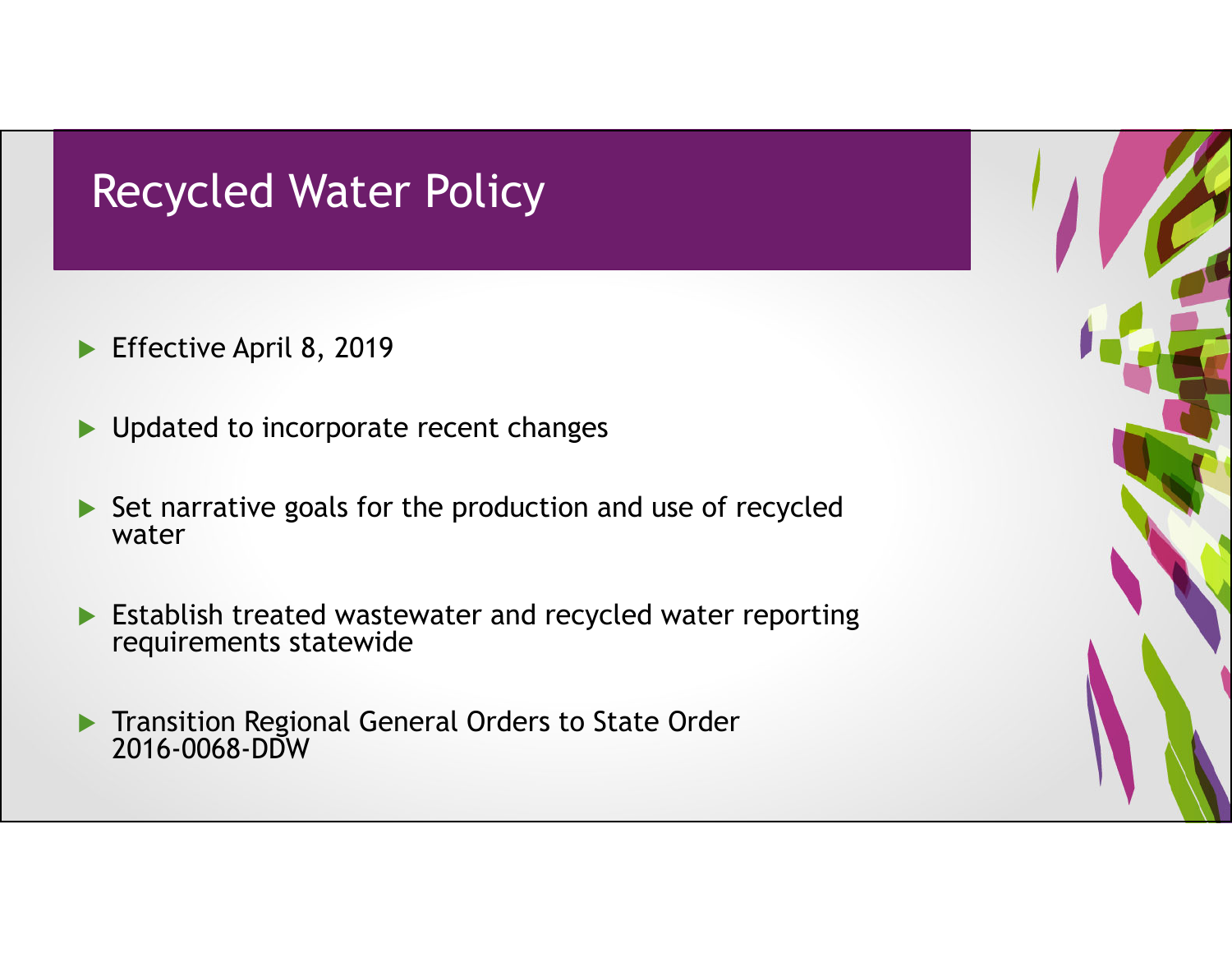### Regional General Order Enrollees

- $\blacktriangleright$ 25 Projects covered under Regional Order
- $\blacktriangleright$ Two projects with dated Title 22 Engineer Reports
- $\blacktriangleright$  Four projects need to submit electronic copies of approved Engineer Reports and Notice of Intent to Regional Board

American Canyon Water Recycling Program Central Contra Costa SD Water Recycling Novato SD Delta Diablo SDDublin San Ramon SDEBMUD Recycled Water- E.Bayshore Project **EBMUD Recycled Water- RARE WTP** Fairfield-Suisun Water Recycling Las Gallinas Recycled Water- Tertiary RWF Livermore Recycled Water Program North Marin Water District Recycled Water Distribution Sonoma Valley CSD Recycled Water Program

North San Mateo CSD (1) - Water Recycling Program Calistoga Recycled Water Program North San Mateo CSD (2) - Harding Park Recycled Water & NMWD Recycled Water‐ Deer Island RWTF Recycled Water- Davidson Street RWTF Pacifica Recycled Water Project Petaluma City Water Recycling Program Pleasanton City Recycled Water Program San Leandro Recycled Water- Monarch Bay Golf Course Sewerage Agency of Southern Marin (SASM) Recycled Water Program Silicon Valley Advanced Water Purification Center Napa SD Recycled Water Program Silicon Valley Clean Water (Redwood City) Recycled Water Yountville Water Recycling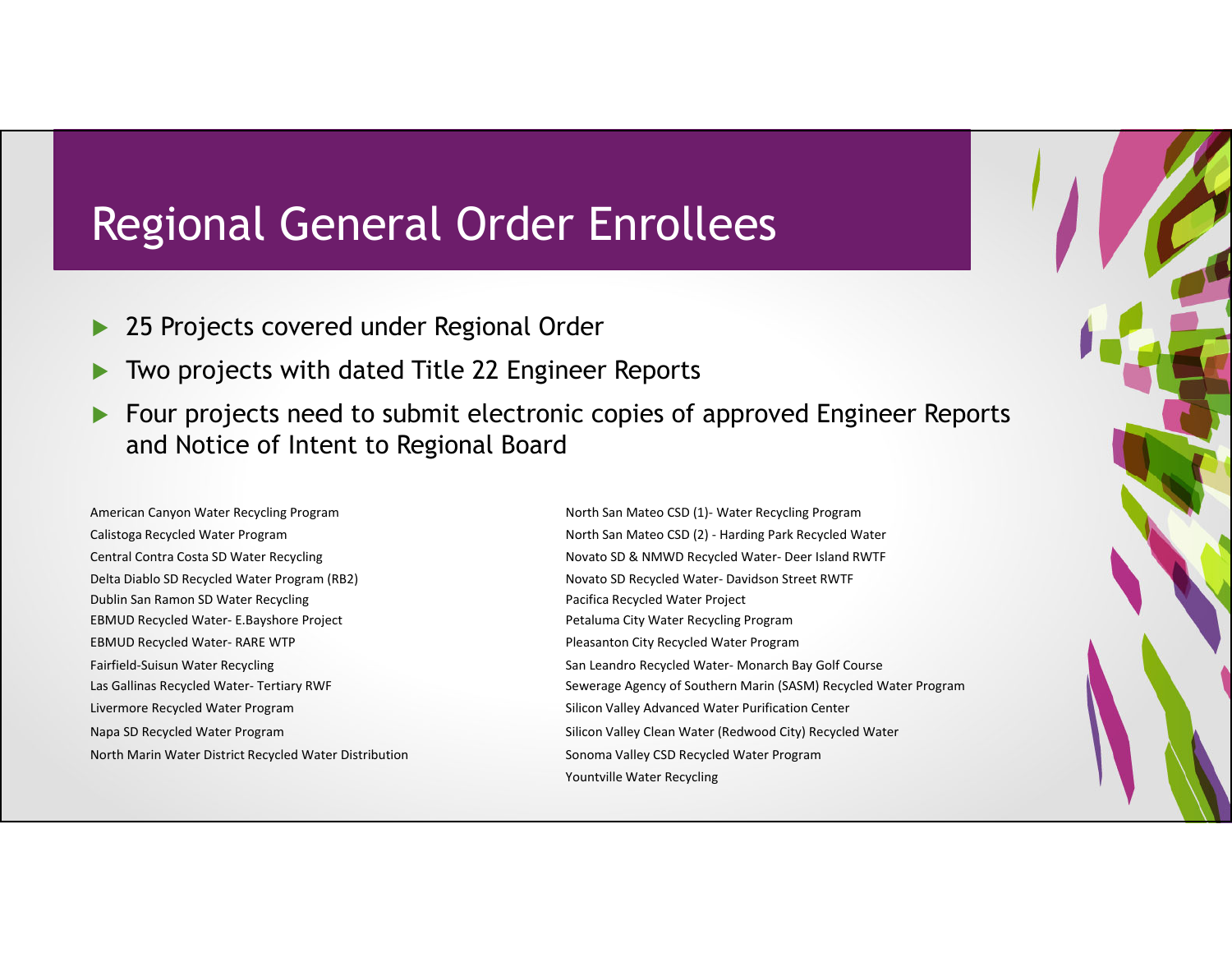## The Transition Plan

- ▶ Regional Board met with State Water Board yesterday to discuss the transition plan and other topics
- Regional Board staff are developing a draft Notice of Applicability letter to transition Order 96-011 enrollees with approved Engineers Reports dated after January 1, 2001 to State Order by April 8, 2020
- **Division of Drinking Water will be reviewing enrollees Engineer** Reports developed prior to January 1, 2001 to make the determination if an updated Engineers Report is needed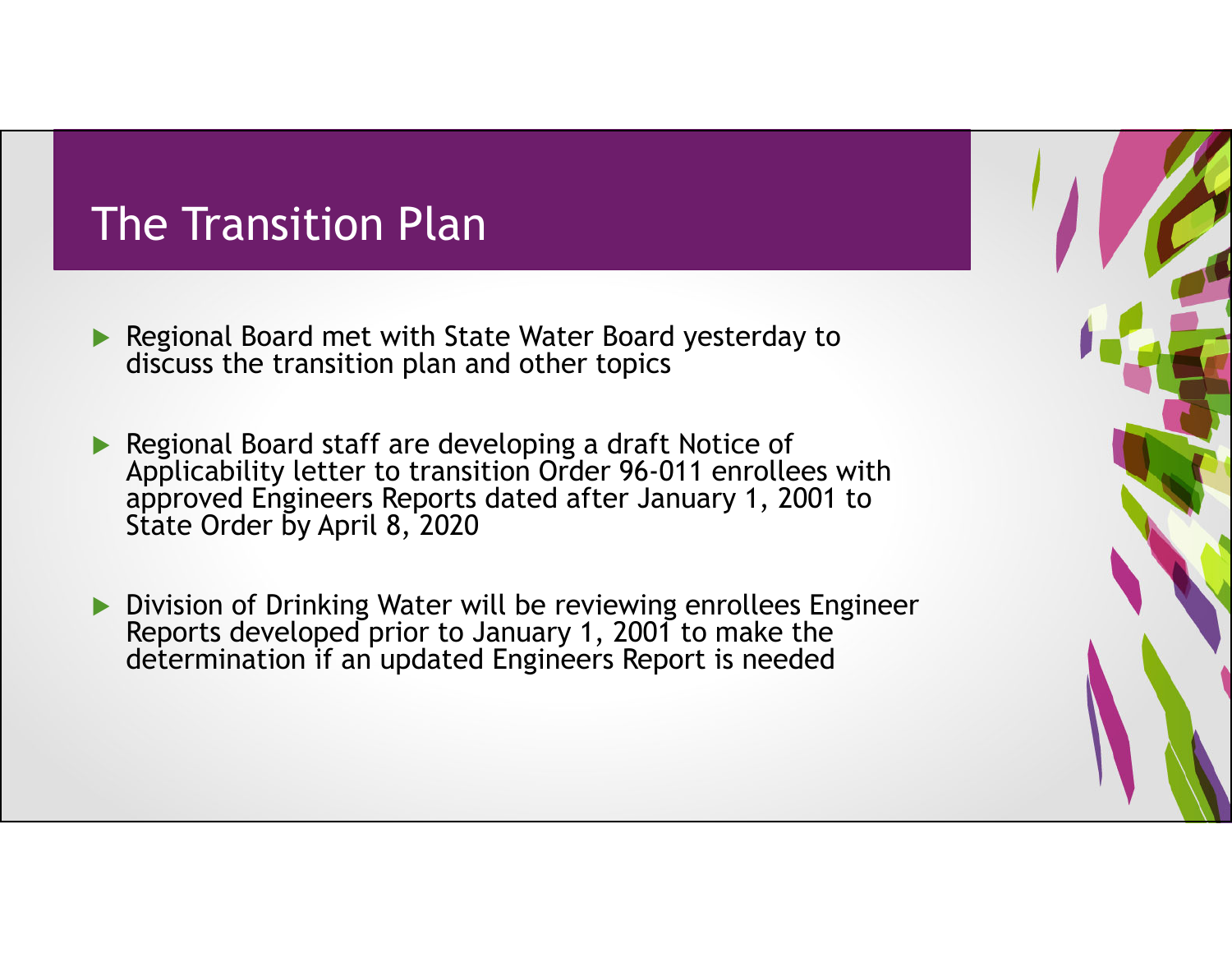## Regional Recycled Water Evaluation

- $\blacktriangleright$ New Nutrient Watershed Permit
- $\blacktriangleright$  Regional evaluation of potential nutrient discharge reduction by water recycling
- $\blacktriangleright$ Committee provides governance for this project
- $\blacktriangleright$  Committee assists with data requests to ensure information reaches correct contacts for each agency
- Subcommittee reviews and comments on draft reports, such as the Scoping and Evaluation Plan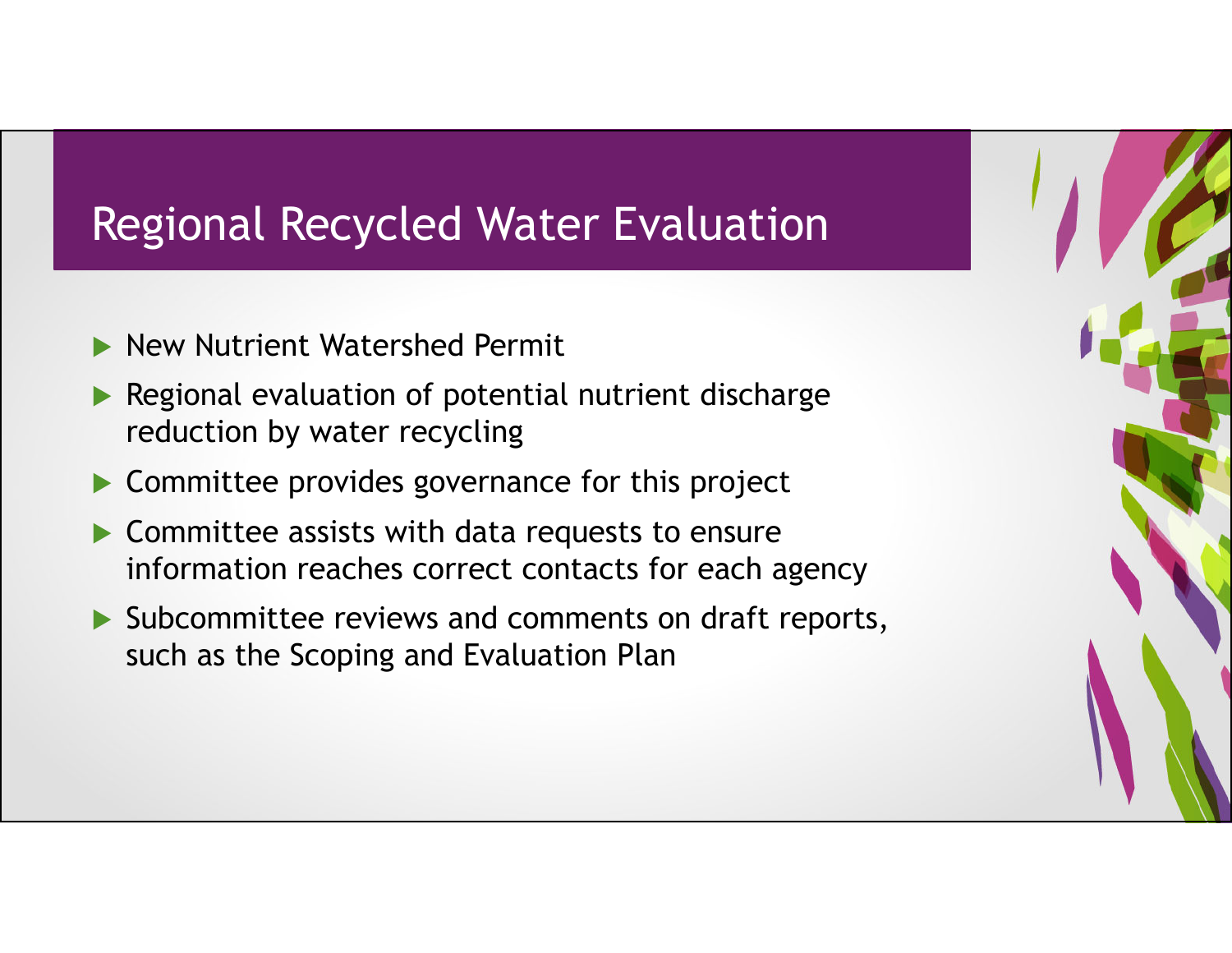#### Backflow Protection and Cross-Connection Control Standards

- AB 1671 and AB 1180
	- State Board is to update backflow protection and crossconnection control standards through the adoption of a policy handbook
	- Standards will replace Title 17 backflow protection regulations
	- • Policy handbook is to include provisions for the use of a swivel or changeover device to supply potable water to a dual-plumbed system during an interruption in recycled water service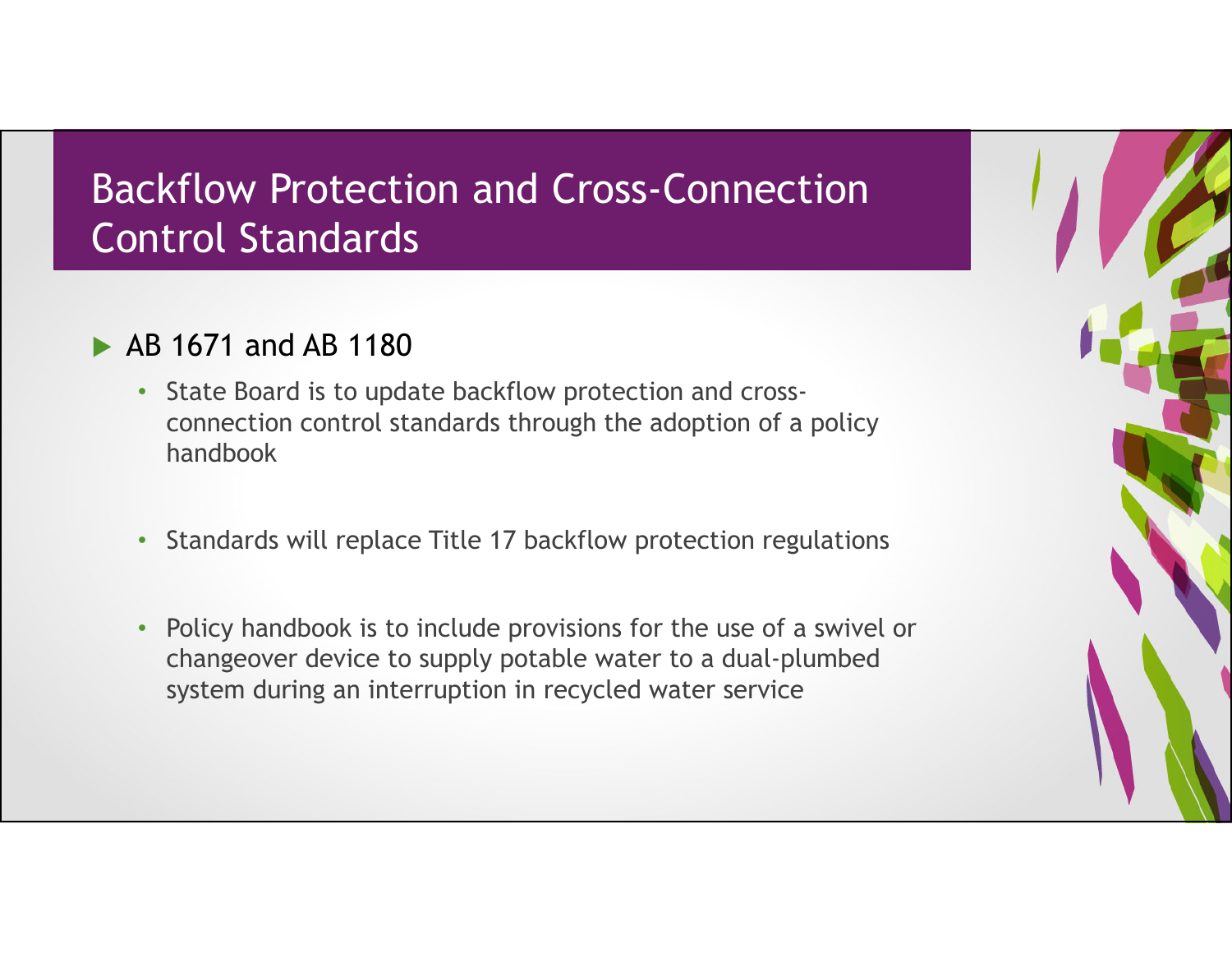#### Backflow Protection Standards Workshop

- Stakeholder workshop held in advance of releasing Draft Policy Handbook
	- February 20, 2020 at 9 a.m. to 10:30 a.m., webcast available at https://video.calepa.ca.gov/
- ▶ State Board will be seeking formal comment on Draft Policy Handbook when released
- **Draft Policy Handbook will be released early 2020**
- $\blacktriangleright$ Two public hearings prior to adoption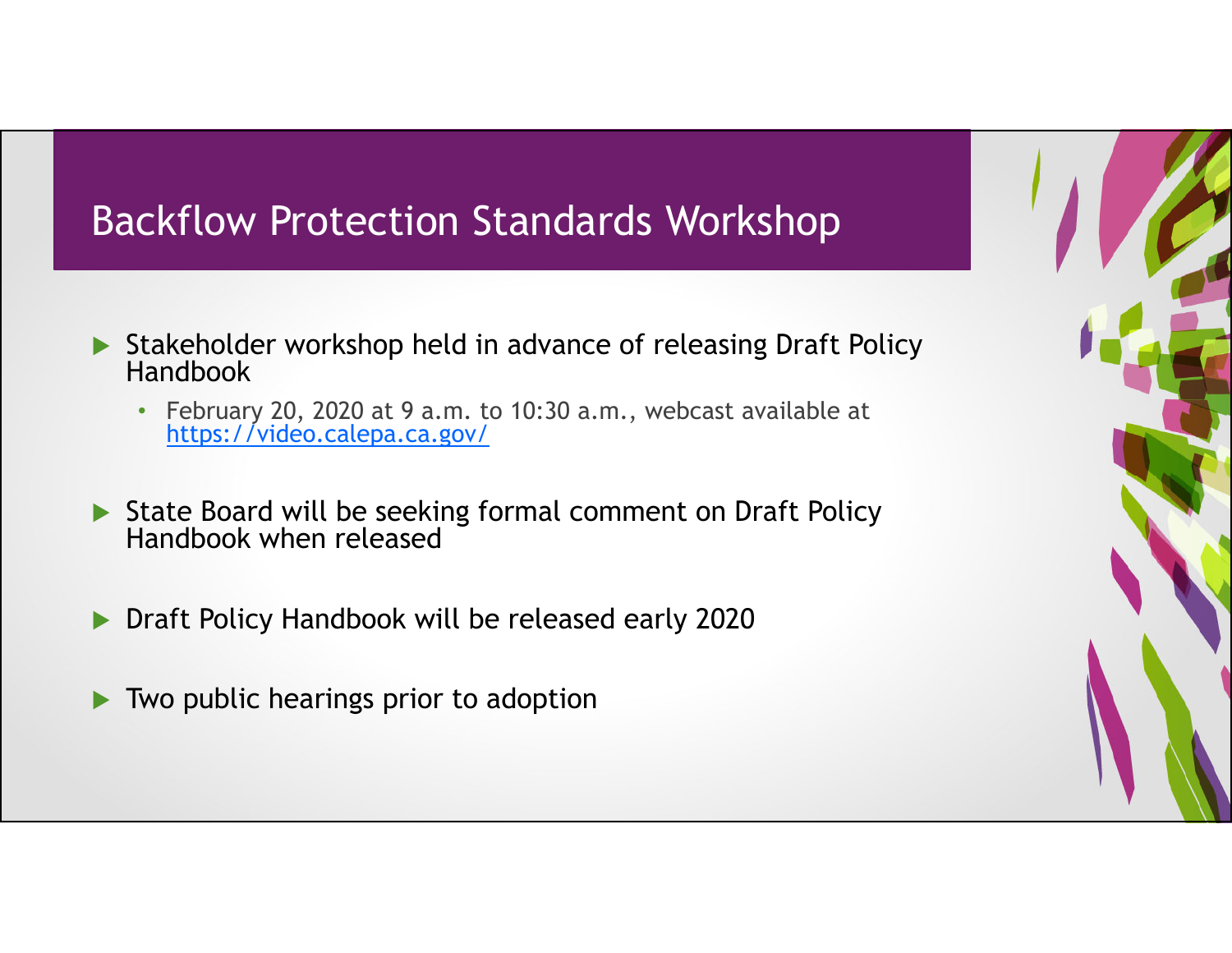#### EPA's Draft National Reuse Plan

- USEPA released Action Plan September 10
- $\blacktriangleright$ Identifies a range of needs nationally for reuse support
- $\blacktriangleright$ Plan seeks to identify most important actions
- Comment recommendations:
	- 1.Shortfall of available funds for large infrastructure recycled water projects
	- 2.Encourage interagency coordination between water and wastewater agencies
	- 3.Request clarification on Action 2.2.13 Enhance Combined Sewer Overflow/Sanitary Sewer Overflow Abatement Strategies

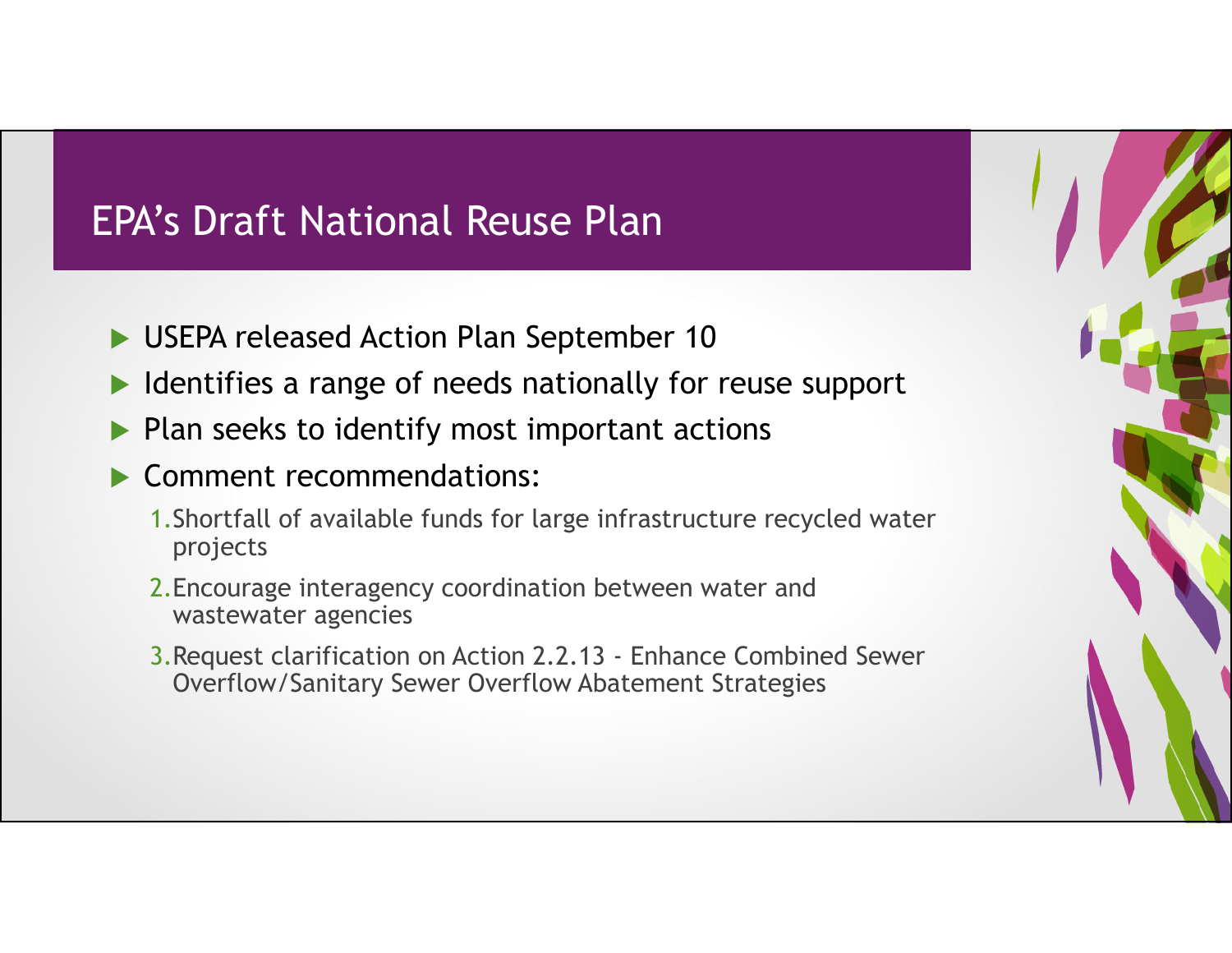### Ocean Protection Council, Draft 5-Year Strategic Plan

- The plan sets a target date of phasing out coastal discharges by 2022
- $\blacktriangleright$ Intent is to achieve 80-100% reduction in ocean discharges by 2040
- ▶ Plan adoption is postponed until February 2020
- ▶ BACWA and CASA submitted combined comment letter raising concerns about the phasing out of coastal discharges

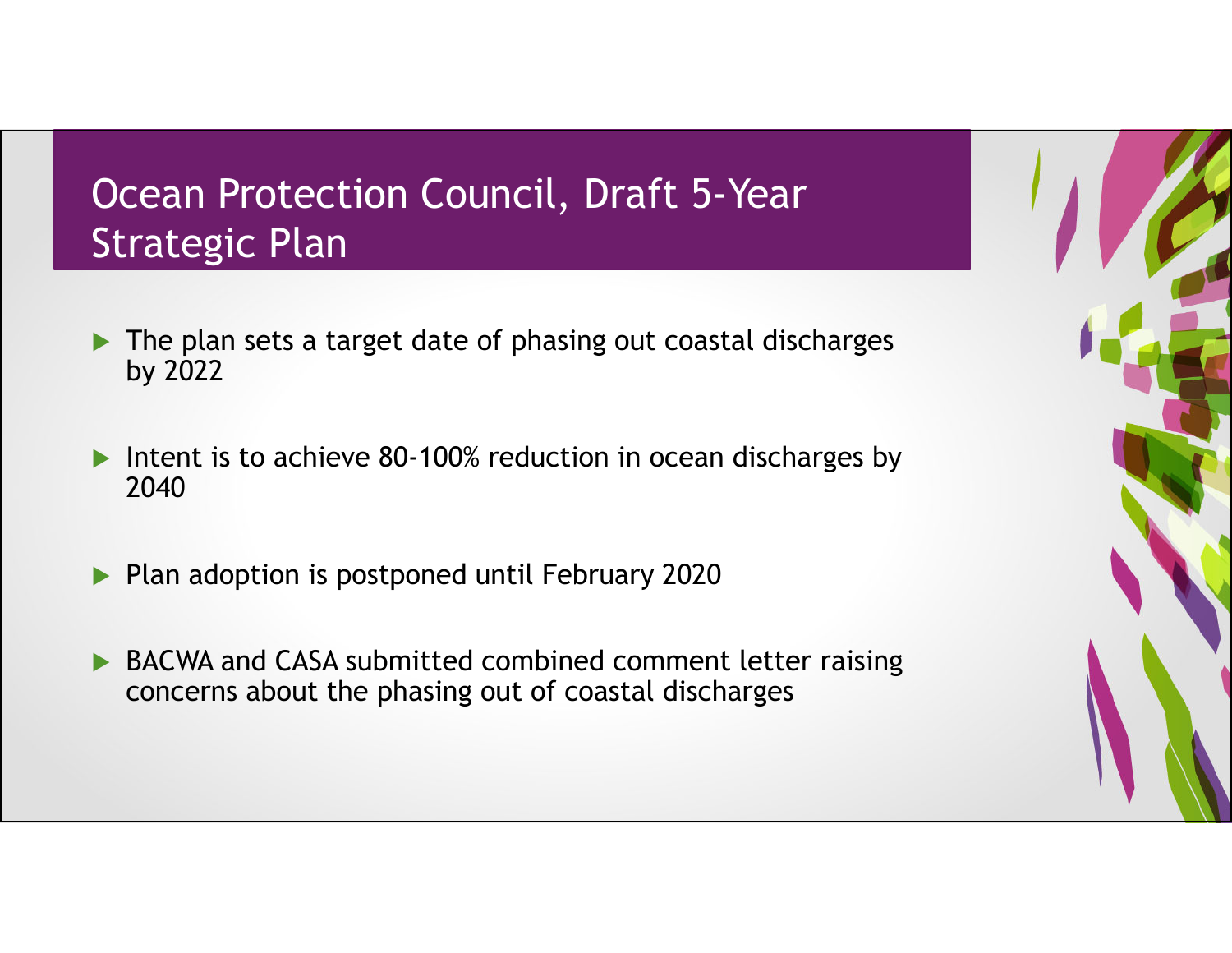## Additional Hot Topics

- Governor's 2020 Water Resilience Portfolio
	- Comments due February 7<sup>th</sup>
- State Order No. WQ 2019-0037-Exec
- **Monitors funding opportunities**
- **Follows active legislation and proposed regulations**